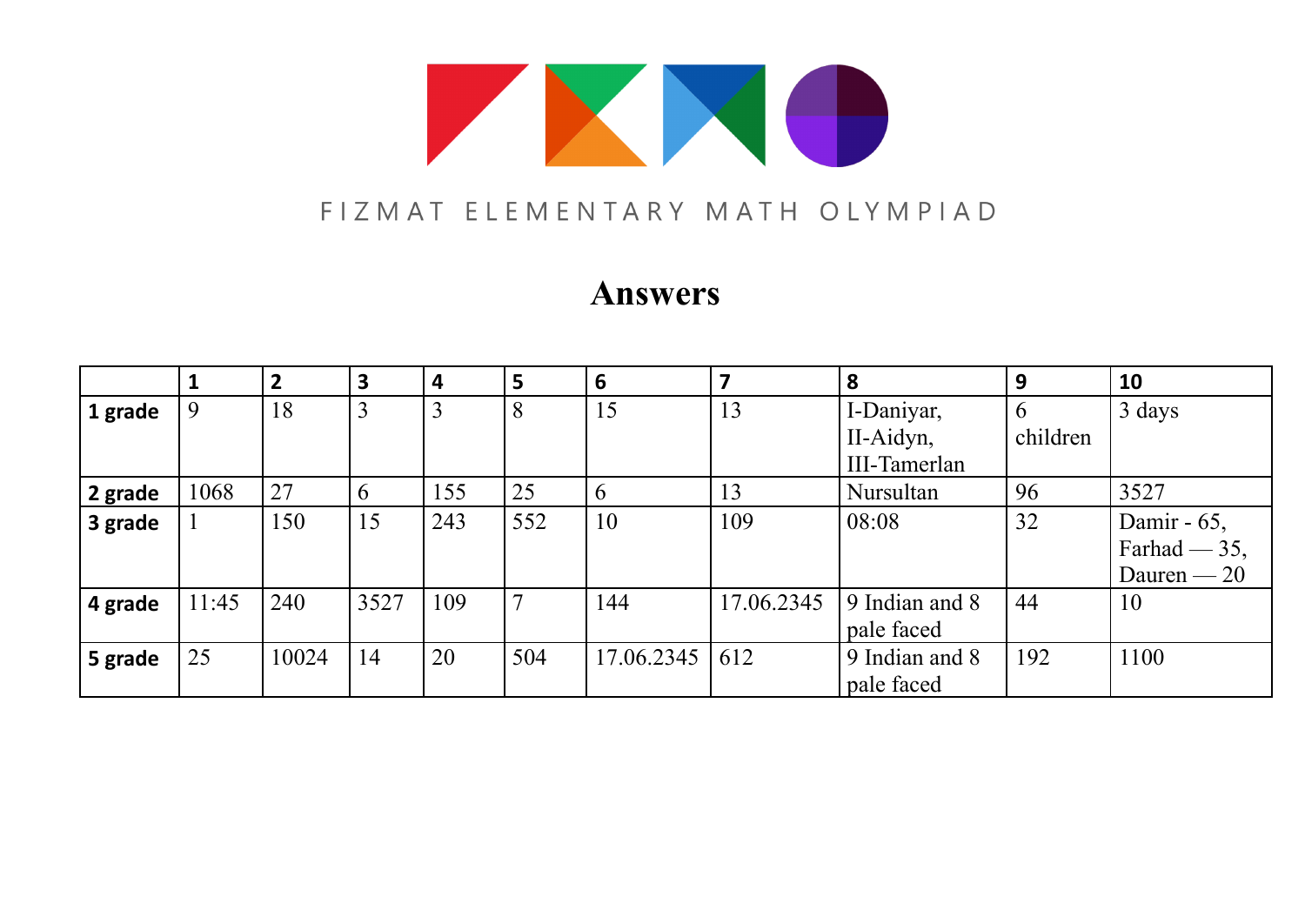

## **Marking system of 8-10 problems**

### **1st grade:**

- **8.** The first boy said that he was Aydin, it could not be Aydin because he was lying and could not be Tamerlan, because he was telling the truth. So the first boy is Daniyar. The second boy is Aydin, because from the condition he is deceiving, and cannot say that he is not Daniyar. The third boy is Tamerlan.
	- **● Answer without explanation 2 points**
	- **● Answer + partial explanation 3 points.**
	- **● Full explanation 5 points**
- **9.** The sum of the ages of boys is equal to the age of the girl, and after two years the difference was eight years, which means the sum of the boys' years increased by  $10 (8 + 2)$ , which means there are 5 boys in the family and one girl. There are 6 children in the family.
	- **● Answer without explanation 2 points**
	- **● Answer + partial explanation 3 points.**
	- **● Full explanation 5 points**
- **10.** The working week is five days, two teachers work a day, it turns out ten working days in total. Sara worked for 3 days, and Alua worked for 4 days, so Inkar worked for 10-3-4 = 3 days.
	- **● Answer and example without explanation 2 points**
	- **● Full solution 5 points**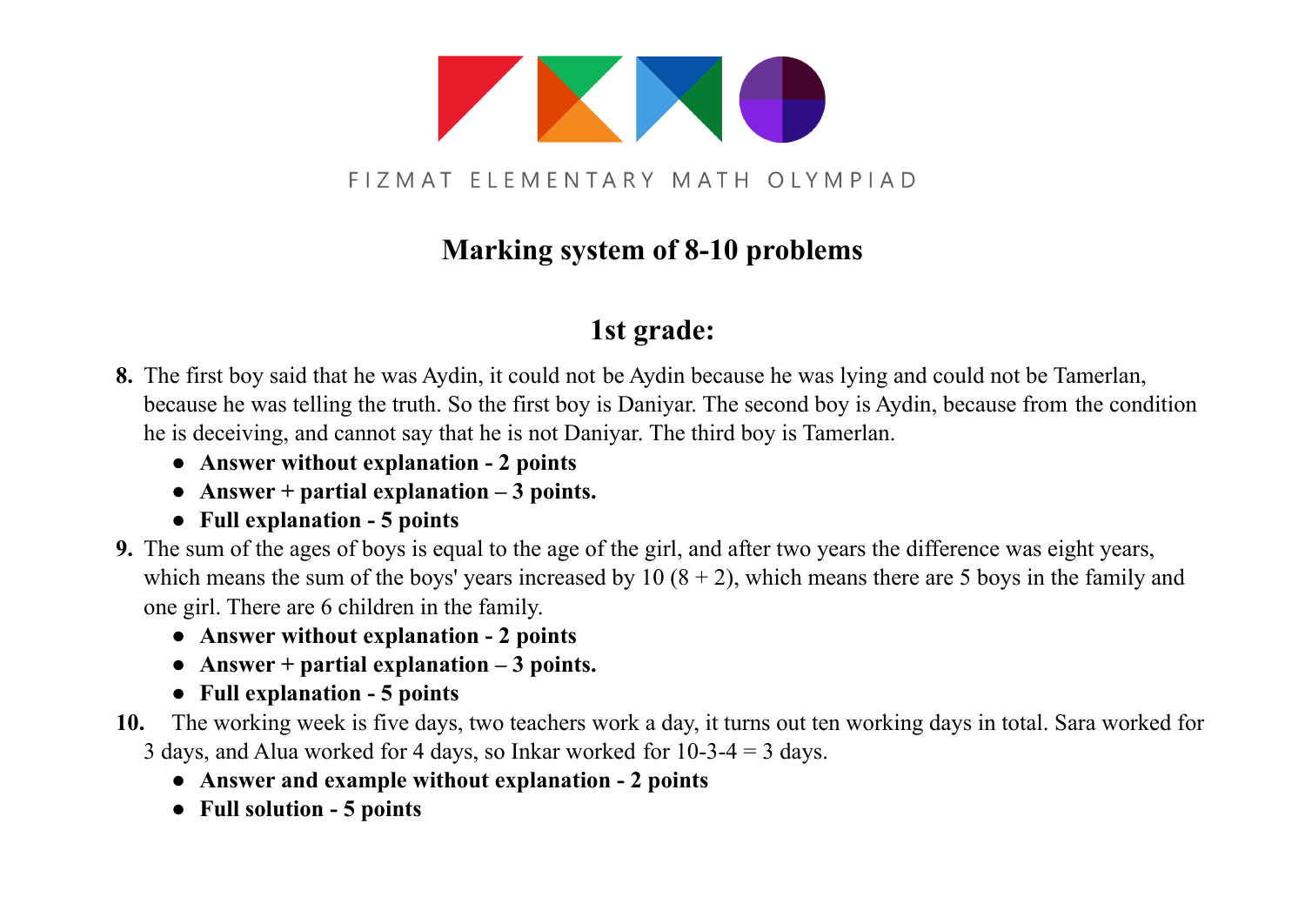

# **2nd grade:**

- 8. If Beksultan is lying, then Nursultan is also lying. We have only one boy who is a liar, so Beksultan and Nursultan are telling the truth. So we have only one liar, Aisultan left. Then it turns out he lied that Nursultan took 2nd place, then Nursultan took 1st place.
	- **● Answer and example without explanation 2 points**
	- **● Full solution 5 points**
- **9.** Suppose all numbers are two-digit 25x2 = 50. 21 digits are missing, so the last 21 numbers are three-digit, and the first 4 are two-digit. Therefore, the two-digit numbers are 96, 97, 98, 99.
	- **● Answer without explanation 2 points**
	- **● Answer + number of two or three digits 3 points**
	- **● Full solution 5 points**
- **10.** We have 4 incorrect codes 3725 7523 3257 2537. In them the numbers 3 7 3 2. 3 repeated 2 times, it means in fact the first number is 3. Now for the second place they have 7 5 2 5. 5 repeated 2 times, then the second number is 5. We also understand that in third place is 2 and in fourth place is 7.
	- **● Answer and example without explanation 2 points**
	- **● Full solution + correct answer 5 points**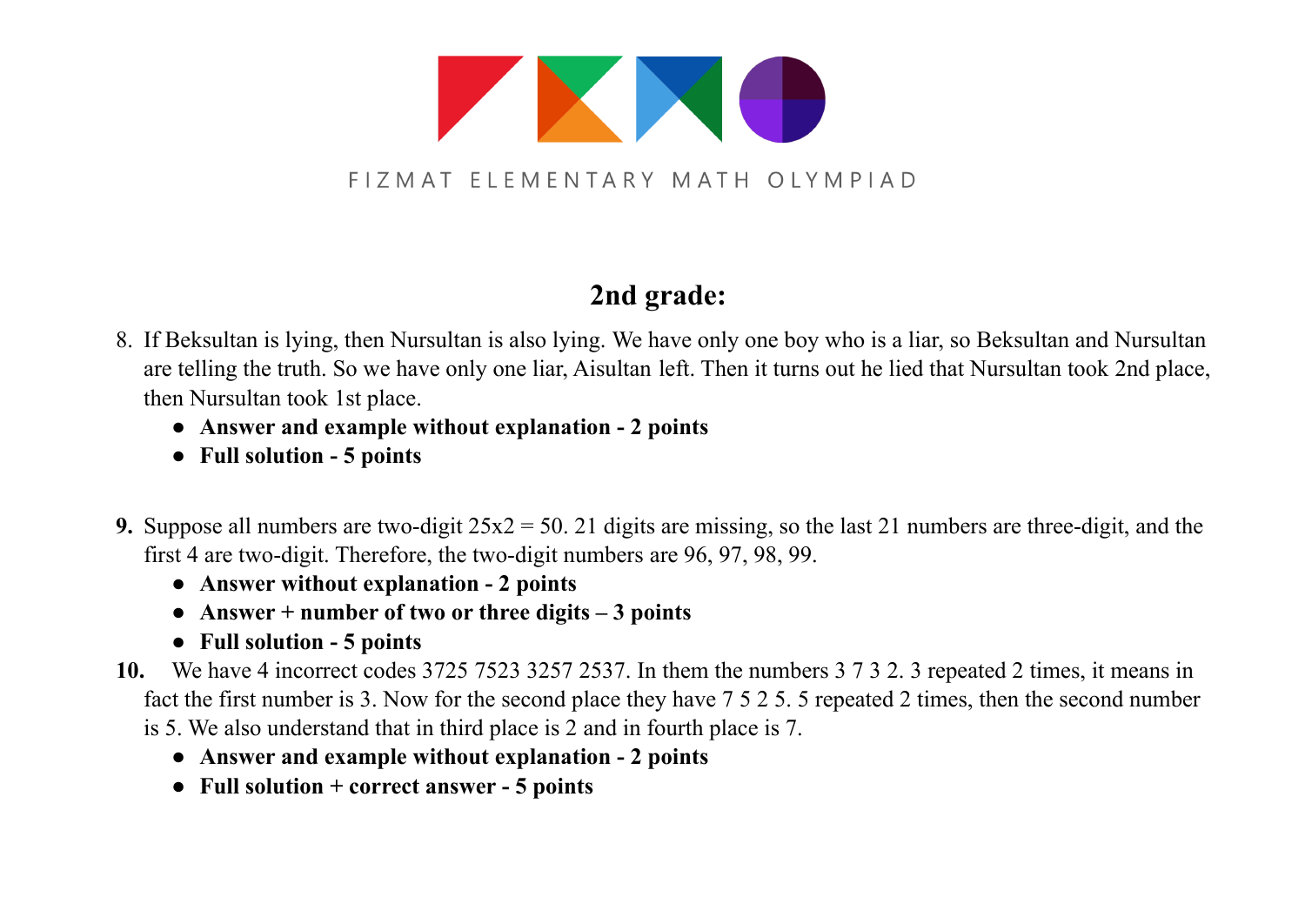

FIZMAT ELEMENTARY MATH OLYMPIAD

## **3rd grade:**

- 8. The number 8 has the largest number of sticks, then followed by 0, 6 and 9. So you need to use these numbers to compile our time.
	- **● Answer and example without explanation 2 points**
	- **● Full solution + correct answer 5 points**
- **9.** Suppose all numbers are two-digit 85x2 = 170. 17 digits are missing, so the last 17 numbers are three-digit, and the first 68 are two-digit. Therefore two-digit numbers 32, 33, 34, ... 99.
	- **● Answer without explanation 2 points**
	- **● Answer + number of two or three digits 3 points**
	- **● Full solution 5 points**
- 10. In the end, everyone had  $120/3 = 40$  chips. It needs to be calculated from the end.

#### **Before the 3rd exchange**

40/2=20 - Damir  $40/2 = 20$  - Farhad 120-(20+20)=80 - Dauren **Before the 2nd exchange**  $20/2=10$  - Damir 80/2=40 - Dauren 120-(40+10)=70 - Farhad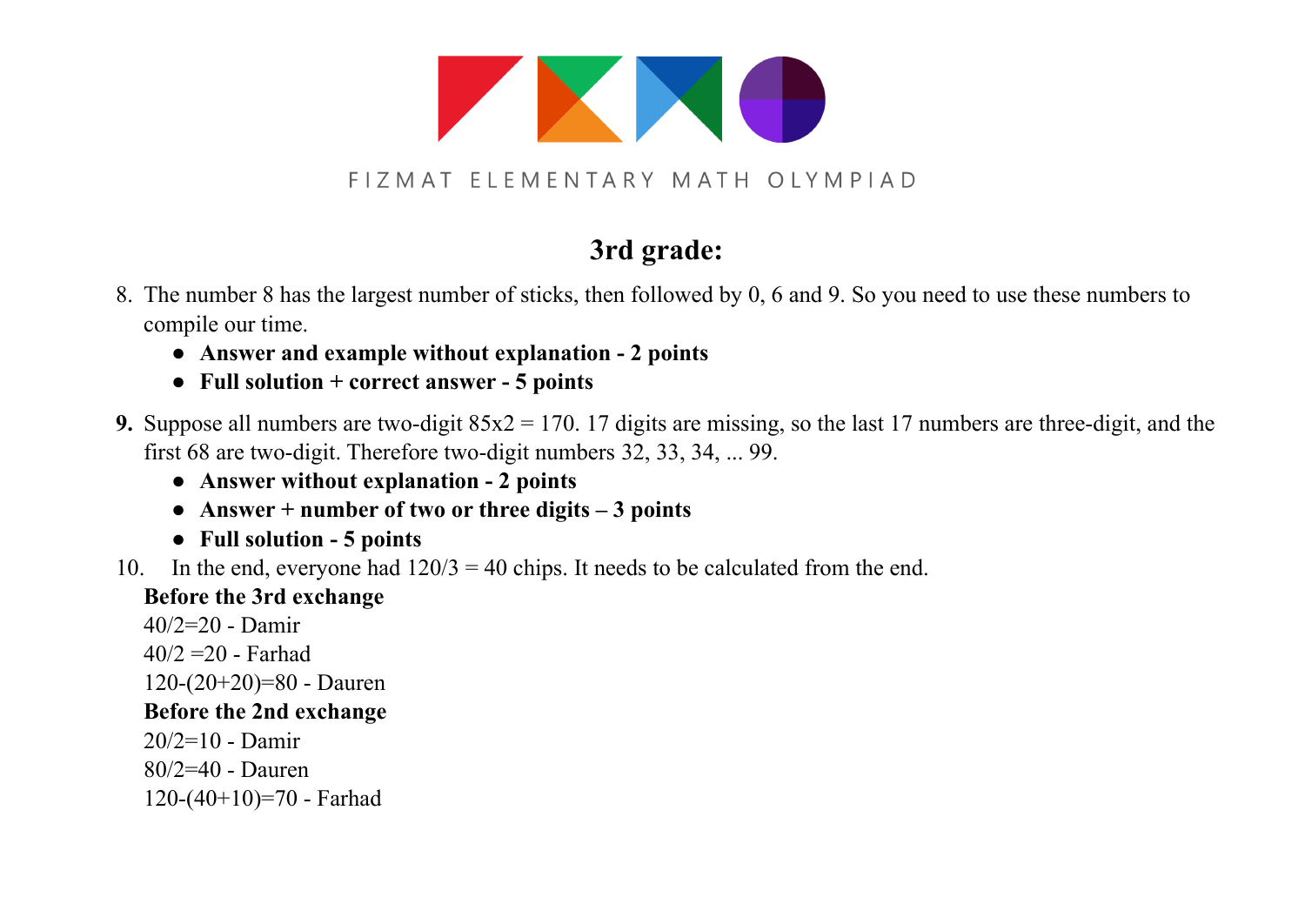**In the beginning, before Damir shared:** 70/2=35 Farhad's chips 40/2=20 Dauren's 120-(35+20)=65 Damir's

- **● Answer without explanation 2 points**
- **● Full solution 5 points**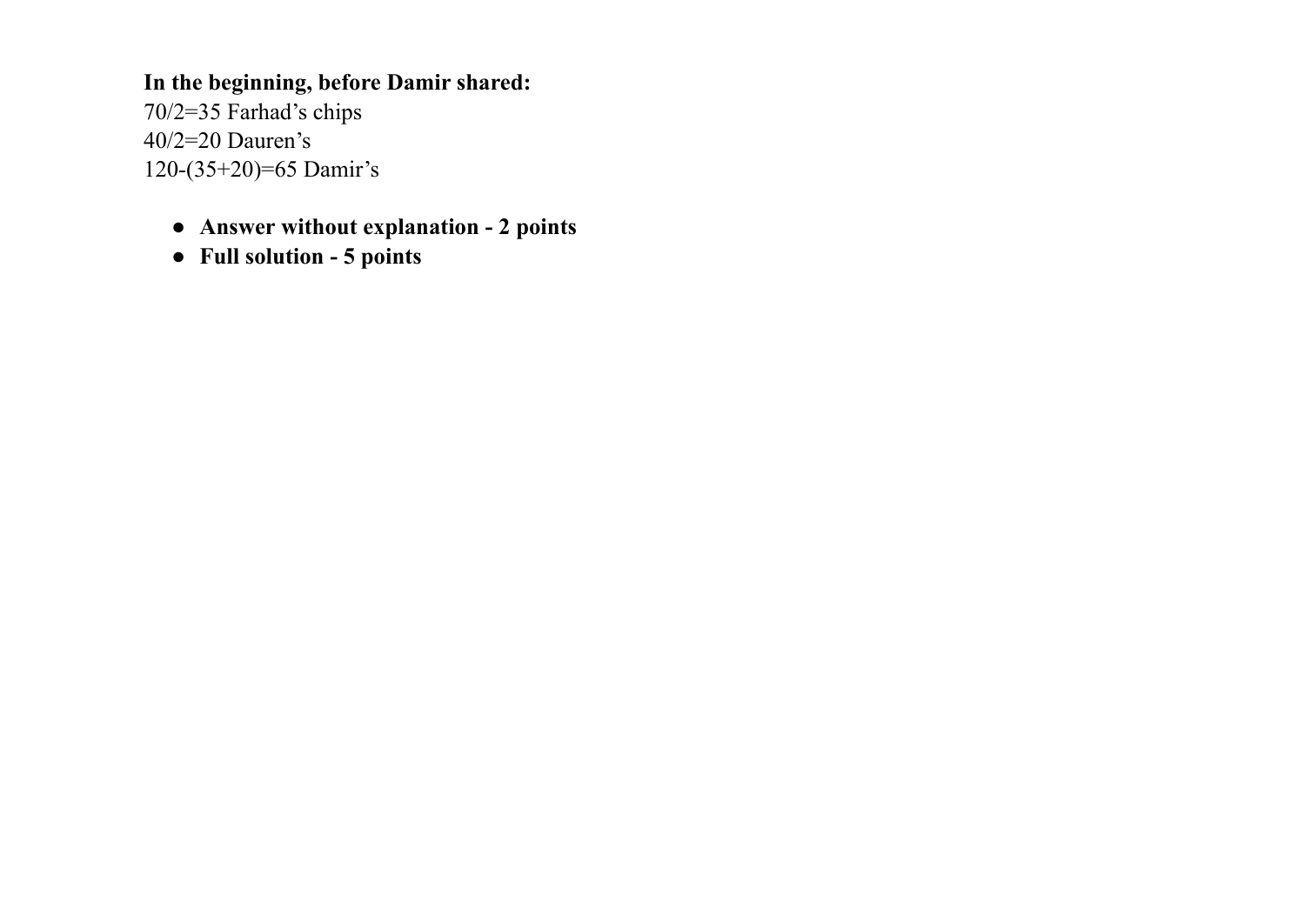

FIZMAT ELEMENTARY MATH OLYMPIAD

### **4th grade:**

- 8. An Indian cannot tell "you are Indian" to another Indian because he has to tell a lie. An Indian cannot tell "you are Indian" to a pale-faced person because he must tell the truth. Therefore, everyone who said "you are an Indian" is pale-faced. Likewise, all who said "you are pale-faced" are Indians. So there are 9 Indians and 8 pale-faced.
	- **● Answer without explanation 2 points**
	- **● Full solution 5 points**

#### 9. **Multiplications that give 16:**

1) 4\*4 - does not fit. According to the problem statement, the factors must be different.

- 2) 2\*8
- 3) 1\*16

#### **Multiplications that give 225:**

- 1) 3\*75
- 2) 5\*45
- 3) 1\*225
- 4) 9\*25
- 5) 15\*15

The only variant of four that fits is 2, 8, 9, 25. The sum of the four numbers is 44.

### **● Answer - 2 points**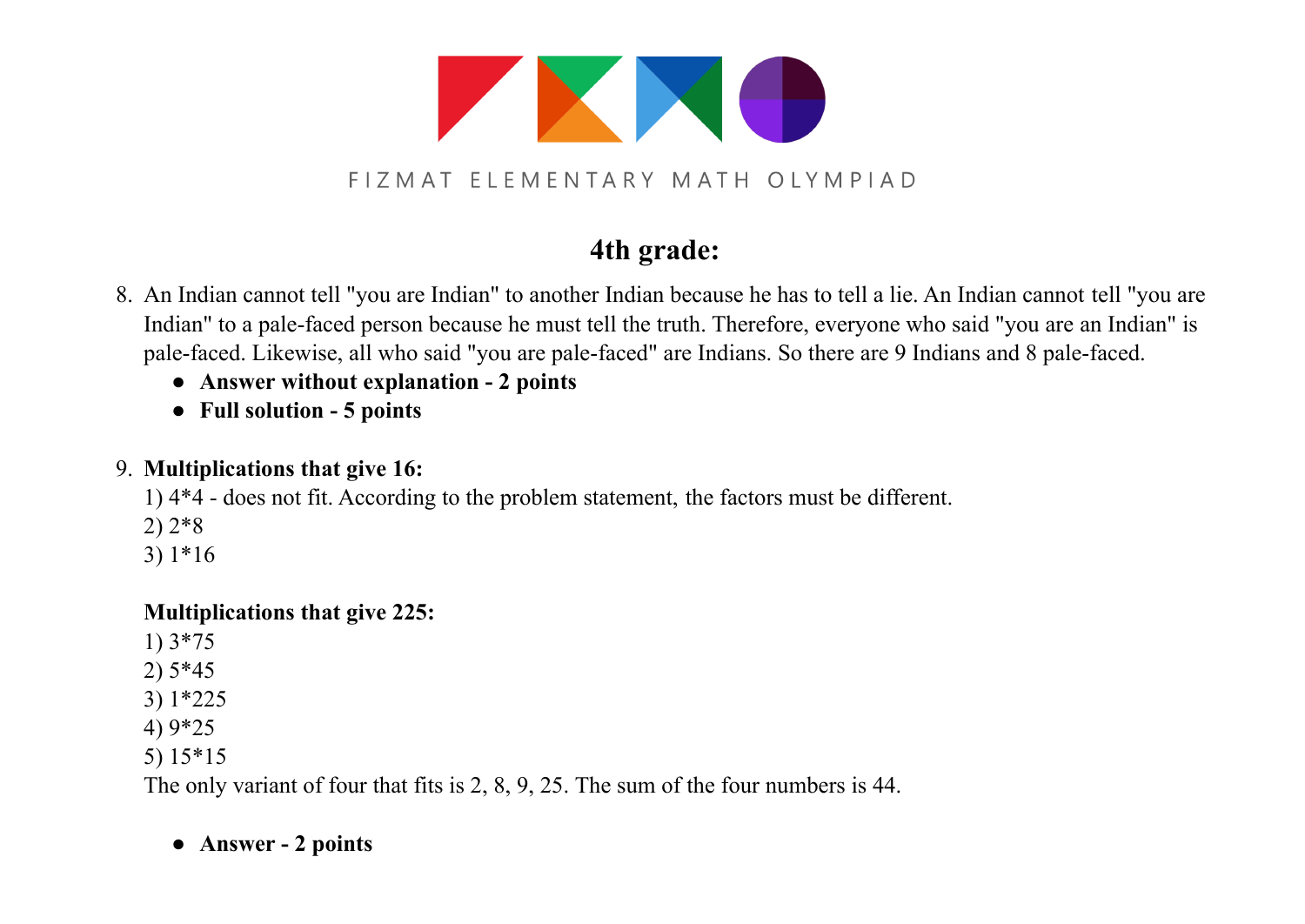- **● -1 point if possible option is missed**
- **● Full solution 5 points**
- 10. Let's designate the number of levels in the game as 2X. Since 5 have passed half of the game, two have passed three levels and two have left to pass one level at a time, write down the equation and solve it:

 $5 * X + 2 * 3 + 2 * (2 * X - 1) = 5 * 2X$  $X = 4$ 

**Answer: 8 levels.**

- **● Answer 2 points**
- **● Full solution 5 points**